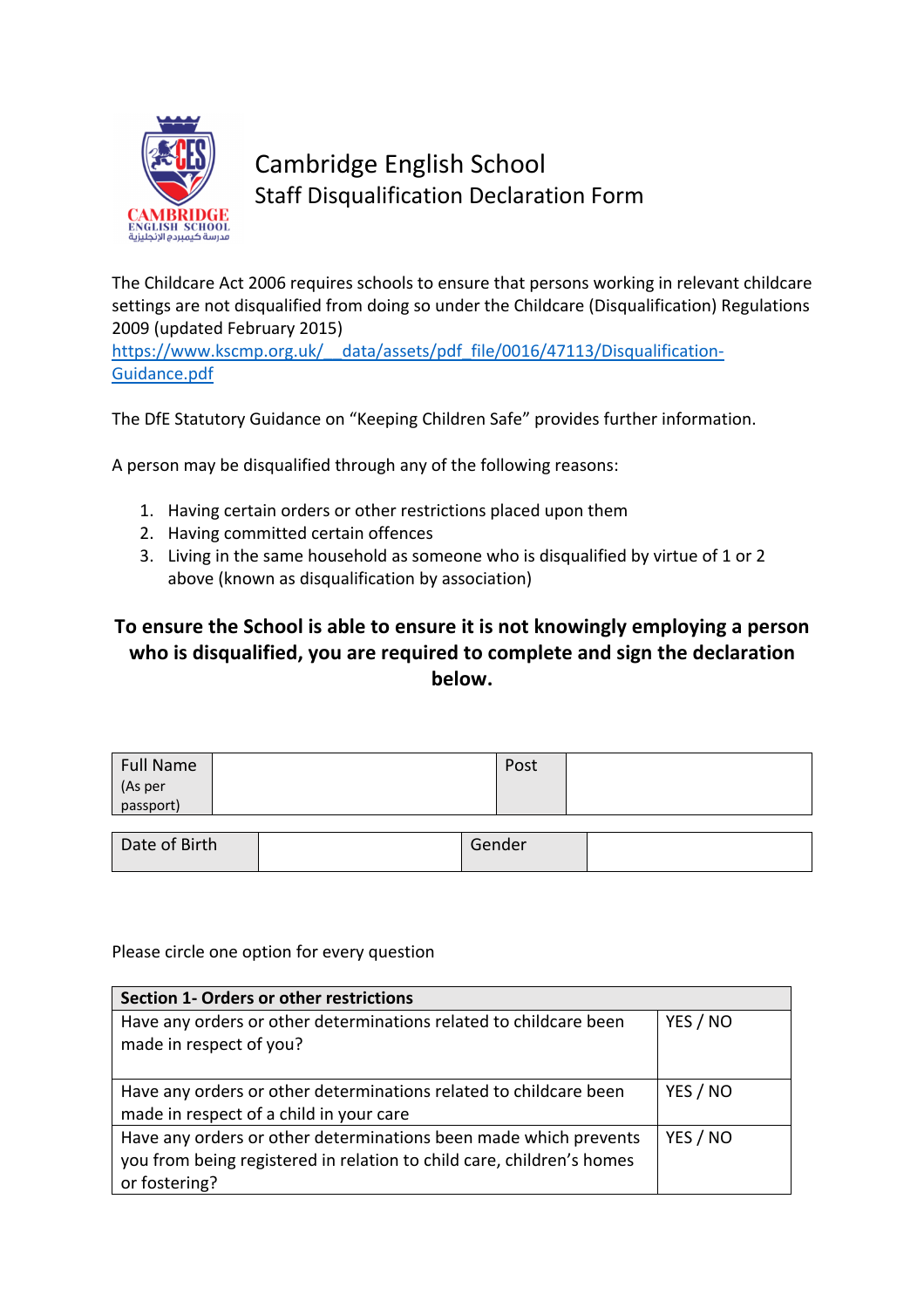| Are there any other relevant orders, restrictions or prohibitions in | YES / NO |
|----------------------------------------------------------------------|----------|
| respect of you as set out in the Regulations?                        |          |
| Are you barred from working with children (Disclosure and Barring)?  | YES / NO |
| Are you prohibited from teaching?                                    | YES / NO |

| <b>Section 2- Specified and Statutory Offences</b>                                                                                                               |          |
|------------------------------------------------------------------------------------------------------------------------------------------------------------------|----------|
| In any country, have you ever been cautioned, reprimanded, given a warning for or<br>convicted of:<br>(Only declare cautions received from 6 April 2007 onwards) |          |
| Any offence against or involving a child under the age of 18?                                                                                                    | YES / NO |
| Any violent or sexual offence against an adult?<br>$\bullet$                                                                                                     | YES / NO |
| Any offence under the UK Sexual Offences Act?                                                                                                                    | YES / NO |
| Any other relevant offence?                                                                                                                                      | YES / NO |

| Section 3- Disqualification by association                                                                                                                                                                                                                                                                                                                                                      |  |  |
|-------------------------------------------------------------------------------------------------------------------------------------------------------------------------------------------------------------------------------------------------------------------------------------------------------------------------------------------------------------------------------------------------|--|--|
| To the best of your knowledge, is anyone in your household* disqualified<br>YES / NO<br>from working with children under the regulations?<br>This means does anyone in your household have an Order or Restriction<br>against them as set out in Section 1 or have they been cautioned (6 April<br>2007 onwards), reprimanded, given a warning for or convicted of any<br>offence in Section 2. |  |  |
| <b>Section 4- Provision of Information</b>                                                                                                                                                                                                                                                                                                                                                      |  |  |
| If you have answered YES to any of the questions above you should provide details below<br>in respect of yourself, or where relevant the member of your household. You may supply<br>this information                                                                                                                                                                                           |  |  |
| Details of the order,<br>restriction,<br>conviction, caution<br>etc.                                                                                                                                                                                                                                                                                                                            |  |  |